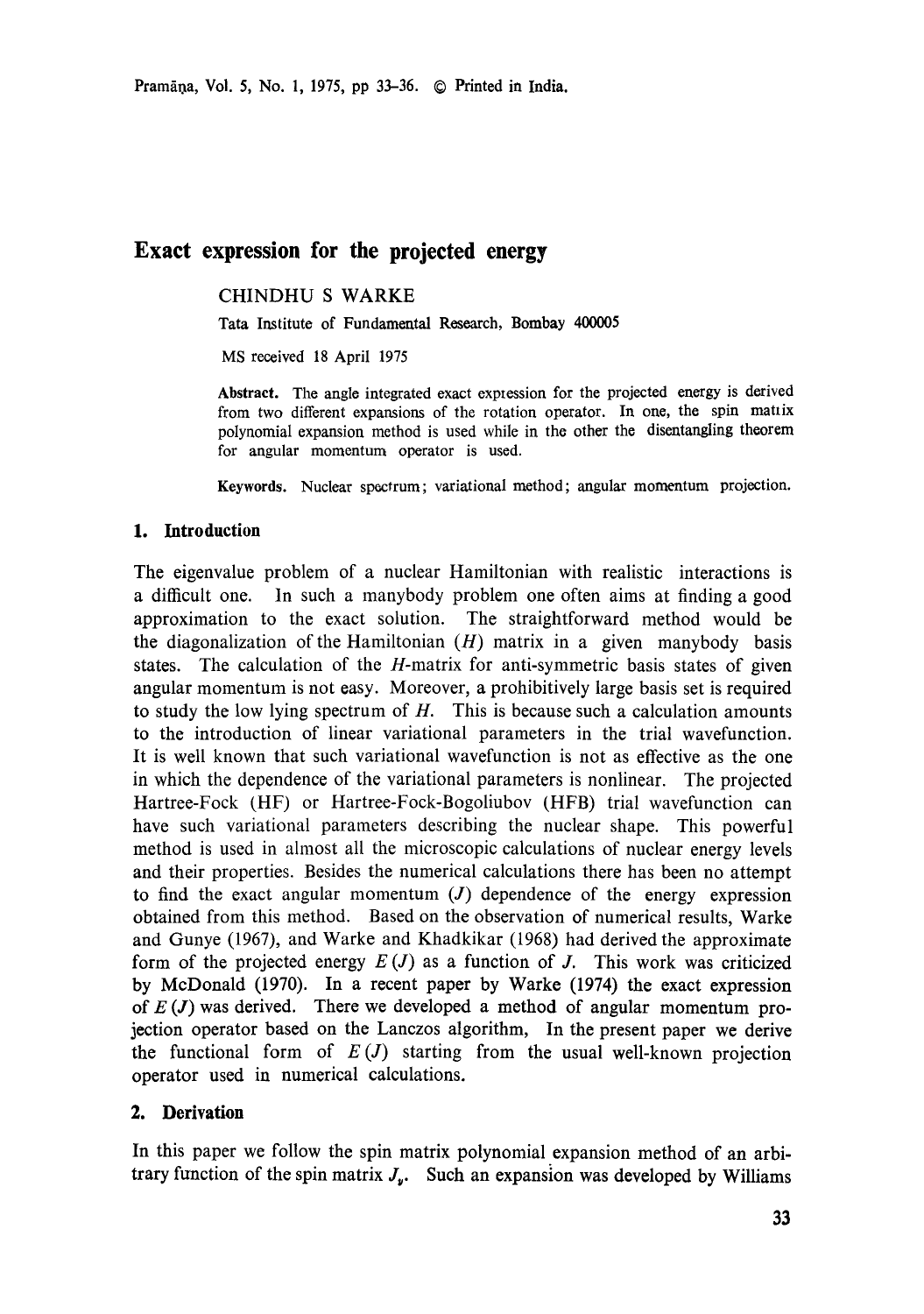#### 34 *Chindhu S Warke*

*et al* (1966) for fixed value J of the spin. However, this expansion is valid even if the spin takes a set of values say  $(0, 2, \ldots, J_m)$ . From the eigen-values of  $J_{\nu}$ , a complete set of polynomials  $W_{2S+1}(J_{\nu})$  and  $J_{\nu}W_{2S+1}(J_{\nu})$  are constructed as follows  $\overline{a}$ 

$$
W_{2S+1}(x)=(x-S)\ldots(x-1)x(x+1)\ldots(x+S); W_{-1}(x)=\frac{1}{x}.
$$

The coefficients of expansion of a function can be calculated by evaluating the function at the successive zeros of the polynomials  $W_{2s+1}(x)$ . From this we obtain the expansion

$$
\cos \beta J_{y} = \sum_{0}^{\infty} \frac{(-1)^{n} 2^{n}}{(2n)!} (1 - \cos \beta)^{n} J_{y} W_{2n-1}^{(J_{y})}.
$$
 (1)

In a manybody variational calculation one uses a trial wave function  $\phi$  ( $\beta$ ,  $\Delta_{\mathbf{r}}$ ,  $\triangle_n$ ,  $a_i$ ), where the deformation parameter  $\beta$ , the neutron and proton pairing gaps  $\Delta_{n}$  and  $\Delta_{p}$  and  $a_{i}$  are the variational parameters. Such a wavefunction in general is not an eigenfunction of the total angular momentum of all the nucleons. The required trial wave function  $\Psi^J$  can easily be constructed from  $\phi$  by using the projection operator

$$
\Psi^{J} = \frac{(2J+1)}{8\pi^{2}} \int_{0}^{2\pi} d\alpha \int_{0}^{2\pi} d\gamma \int_{0}^{\pi} d\theta e^{-i\alpha J_{z}} e^{-i\theta J_{y}} e^{-i\gamma J_{z}} \phi_{K} D_{MK}^{\dagger} (\alpha, \theta, \gamma, )
$$
  

$$
\equiv P_{MK}^{J} \phi_{K}.
$$
 (2)

With the axial symmetry restrictions on the nuclear shape variations, the angular momentum component on the nuclear symmetry axis is a constant of motion. We restrict our discussion to the case of even-even nuclei in which case the corresponding quantum number  $K = 0$ . The nuclear energy expression to be minimized is then given by

$$
E_J(\beta, \triangle_r, \triangle_n, a_i) = \langle \Psi^J | H | \Psi^J \rangle / \langle \Psi^J | \Psi^J \rangle
$$
  
=  $h_J/p_J.$  (3)

where

$$
\begin{pmatrix} h_J \\ p_J \end{pmatrix} = \int_0^T d_{00}^J \left( \theta \right) \langle \phi | \begin{pmatrix} H \\ I \end{pmatrix} e^{-i\theta J_y} | \phi \rangle \sin \theta d\theta. \tag{4}
$$

and I is an identity operator. In deriving the above expression for  $E<sub>J</sub>$  the axial symmetry of  $\phi$  and the rotational and time invariance of H are used. For eveneven nuclei with axial symmetry it was proved by Warke and Gunye (1957) that  $\phi$  has components corresponding to the even values of  $J = 0, 2, \ldots J_m$ . This allows one to replace  $e^{-i\theta J_y}$  by cos  $\theta J_y$  in the integrant of eq. (4). As seen from the expansion of cos  $\beta J_{y}$  in eq. (1), the general integral to be evaluated is

$$
\int_{0}^{\pi} d_{00}^{J}(\theta) (1 - \cos \theta)^{n} \sin \theta d\theta
$$
  
=  $2^{n+1} \int_{0}^{1} y^{n} P_{J} (1 - 2y) dy$  (5)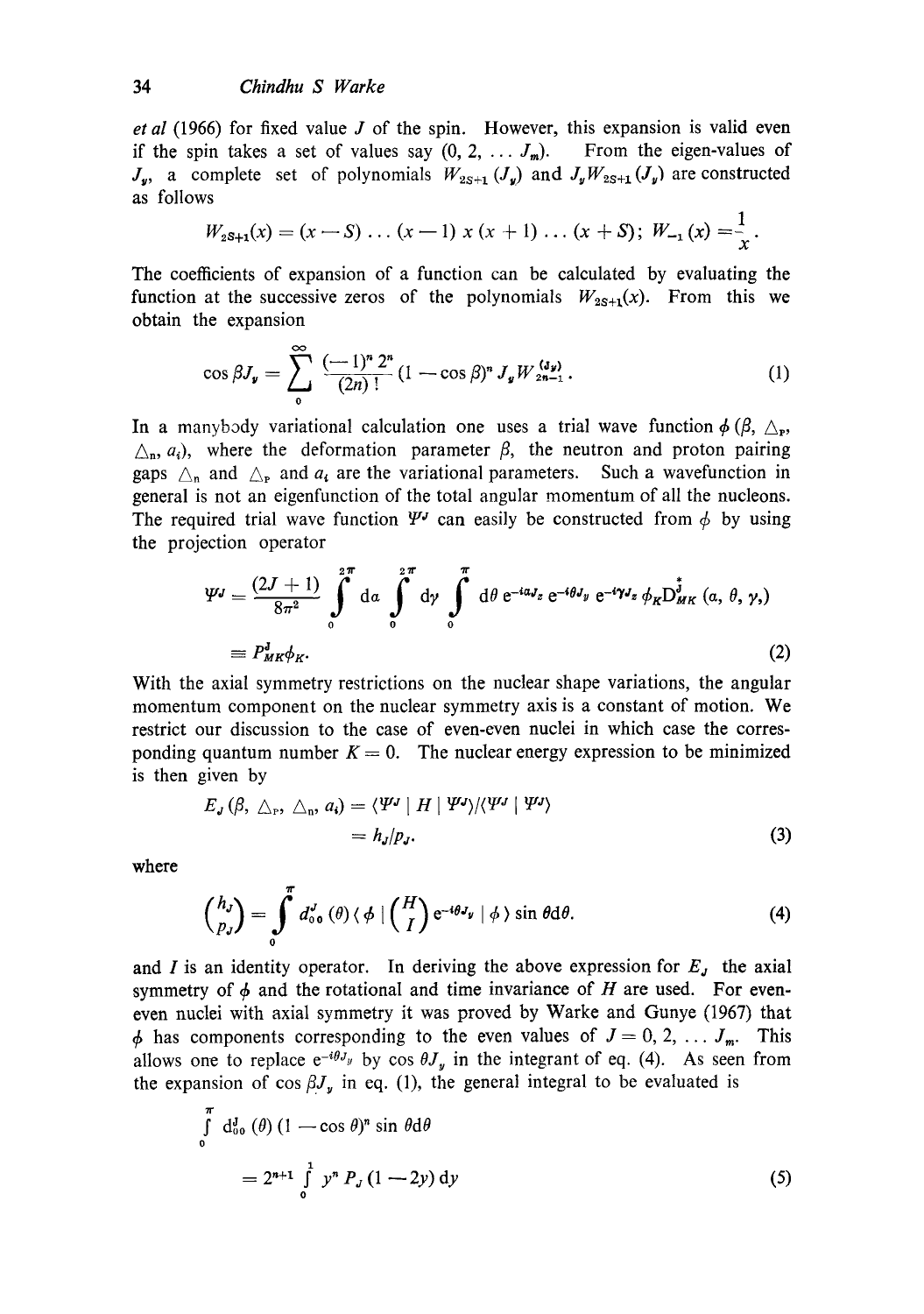*Exact expression for the projected energy* 35

$$
=\frac{2^{n+1}}{(n+1)} {}_3F_2\left(-J, J+1, n+1; 1, n+2; 1\right).
$$
 (6)

The function  ${}_{3}F_{2}$  is the generalized hypergeometric series. It is to be noted that  $3F_2$  of the above arguments is a Saalschutsian series. Therefore, from Saalschutz's theorem (Bateman 1953)

$$
{}_{3}F_{2}(-J, J+1, n+1; 1, n+2; 1) = \frac{(n-J+1, J)(1, J)}{(n+2, J)(-J, J)}
$$
(7)

The appel symbol  $(a, n)$  is defined as follows,

$$
(a, 0) = 1 \text{ and } (a, n) = a (a + 1) \dots (a + n - 1). \tag{8}
$$

Using this result, it is easy to prove that

$$
\int_{0}^{\pi} P_{J}(\cos \theta) (1 - \cos \theta)^{n} \sin \theta d\theta = \frac{2^{n+1}}{(n+1)} \frac{(n-J+1, J)}{(n+2, J)}.
$$
 (9)

We also used the result that  $J$  is an even integer. As expected this integral vanishes for  $n < J$ . Substituting this result in the expression for  $h<sub>J</sub>$  and  $p<sub>J</sub>$ , we obtain the exact angle integrated expression for  $E<sub>J</sub>$ 

$$
E_{J} = \left[ \sum_{J}^{J_{m}} \frac{(-1)^{n} 2^{2n}}{(2n)!} \frac{(n+1-J, J)}{(n+1)(n+2, J)} \langle \phi | HJ_{y} W_{2n-1} (J_{y}) | \phi \rangle \right] / \left[ \sum_{J}^{J_{m}} \frac{(-1)^{n} 2^{2n}}{(2n)!} \frac{(n+1-J, J)}{(n+1)(n+2, J)} \langle \phi | J_{y} W_{2n-1} (J_{y}) | \phi \rangle \right]. \tag{10}
$$

The upper limit  $J_m$  for the series is derived from the observation that  $W_{2n-1}$   $(J_{\nu})$ vanishes for  $n > J_m$  (The maximum value of J contained in  $\phi$ ) in the infinite series expansion of cos  $\theta J_y$ . The lower limit J on the series follows from the fact that  $(n + 1 - J, J)$  vanishes for  $n < J$ .

Let us now use the disentangling theorem (Arecchi *et al* 1972) for the operator  $e^{i\theta J_y}$  in eq. (4), instead of the expansion of cos  $\theta J_y$  in eq. (1).

$$
e^{-i\theta J_y} = e^{-\theta} \, {}^{[J_g+1} J_y - (J_g - iJ_g)]/2} \equiv \exp \left[ -\theta \, (J_+ - J_-)/2 \right]
$$
\n
$$
= e^{iJ_+} e^{i\log (1+i^2)J_g} \, e^{-iJ_-} \tag{11}
$$

where

$$
t=-\tan{(\theta/2)}.
$$

In order to carry out the integration in eq. (4), the following general expectation value is to be calculated first (the operator  $O = H$  or I).

$$
\langle \phi | O e^{-i\theta J_y} | \phi \rangle = \langle \phi | O e^{iJ_+} e^{i\theta g} (1+i^s) J_g e^{-iJ_-} | \phi \rangle
$$
  
= 
$$
\sum_{0}^{J_m} \frac{(-1)^n}{(n!)^2} \sin^{2n}(\theta/2) \langle \phi | O J_+^* J_-^* | \phi \rangle
$$
 (12)

In obtaining the last step, we used that the operator  $O$  is invariant under rotations; the state vector  $\phi$  has the projection quantum number zero and has the components up to a maximum angular momentum  $J_m$ . From eq. (12) and the integration **result in eq.** (9), we obtain the second expression for  $E<sub>j</sub>$  in eqs (3) and (4).